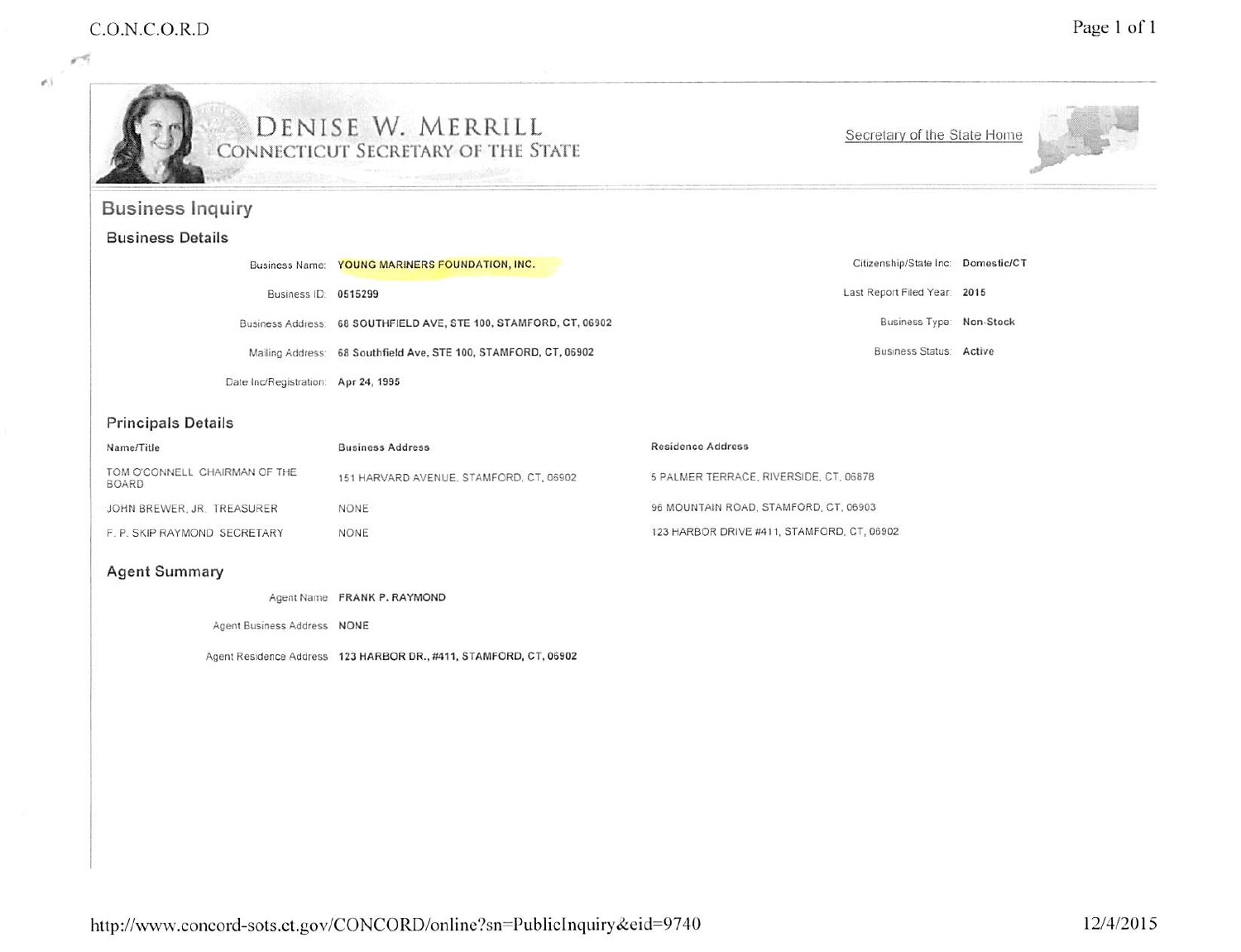15  $\rightarrow$  $\ell^j$ 

ł



# f DENISE W. MERRILL CoNNtcncuT Secretary of the State

Secretary of the State Home



# Business Inquiry

Name Change History

Business tD

0515299

Old Name

STAMFORD SAILING FOUNDATION. INC.

Business Name

YOUNG MARINERS FOUNDATION, INC.

Filing Number 0004151006

Filing Date Apr 23, 2010

http://www.concord-sots.ct.gov/CONCORD/online?sn=PublicInquiry&eid=9740 12/4/2015